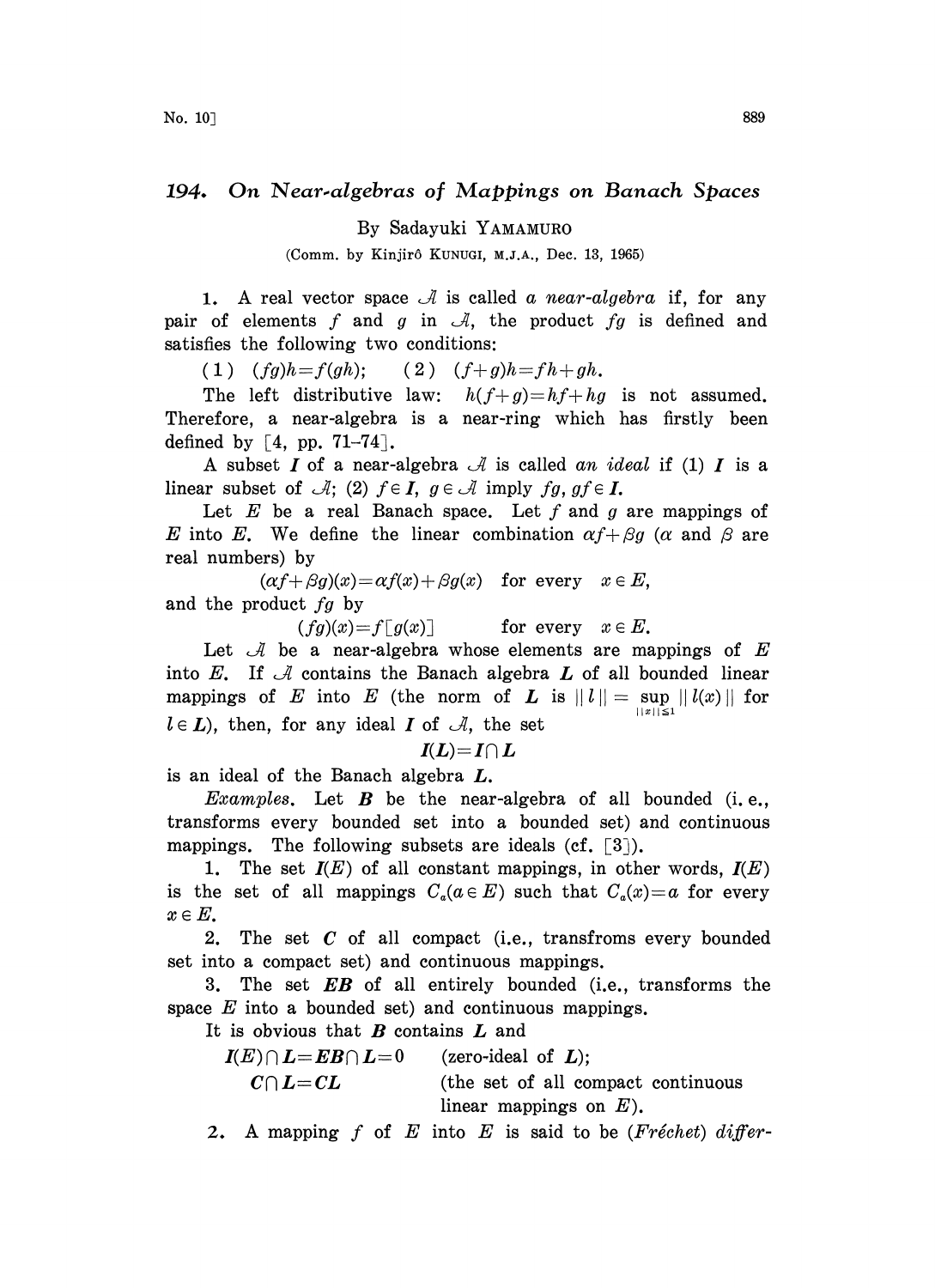890 S. YAMAMURO [Vol, 41,

entiable at  $a \in E$  if there exists a mapping  $l \in L$  such that  $f(a+x)-f(a)=l(x)+r(a, x)$  for every  $x \in E$ 

where  $\lim_{||x|| \to 0} \frac{r(a, x)}{||x||} = 0.$ 

This mapping l depends an  $\alpha$  and denoted by  $f'(a)$ .

It is evident that every  $l \in L$  is differentiable at every point of E and  $l'(a)=l$  for every  $a \in E$ .

Let  $\mathcal A$  be a near-algebra whose elements are differentiable at every point of E. An ideal I of  $\mathcal A$  is called a d-ideal if it satisfies the following conditions:

 $f \in I$  if and only if  $f'(x) \in I$  for every  $x \in E$ . When  $\mathcal{A} = L$ , every ideal of  $\mathcal A$  is obviously a d-ideal.

Let us assume that  $\mathcal A$  contains  $L$ . Then, the following lemmas can be proved easily.

Lemma 1. Let  $I_1$  and  $I_2$  be d-ideals of  $A$ . Then,

(1)  $I_1(L)=I_2(L)$  implies  $I_1=I_2;$ 

(2)  $I_1(L) \subsetneq I_2(L)$  implies  $I_1 \subsetneq I_2$ .

Lemma 2. If I is a d-ideal such that  $L\subset I$ , then  $I=\mathcal{A}$ .

3. A mapping f of  $E$  into  $E$  is said to be compactly differentiable if it is differentiable at every point and the mapping  $f'$ of  $E$  into  $L$  is compact. The set of all compactly differentiable mappings of E into E is denoted by  $D<sub>c</sub>$ .

Lemma 3. (1)  $L\subset D_c$ ; (2)  $D_c\subset B$ ; (3)  $D_c$  is a near-algebra.

*Proof.* (1) Since, for  $l \in L$ ,  $l'(x)=l$  for every  $x \in E$ , the image  $l(E)$  is a one-point-set of  $L$ .

(2) For the set  $Br = \{x \in E \mid ||x|| \leq r\}$ , since f' is a bounded mapping of E into L, there exists  $\alpha > 0$  such that

 $||f'(x)|| \leq \alpha$  for every  $x \in Br$ .

Then, by  $[2, p. 37, Lemma 3.3],$  we have

 $|| f(x)-f(0)|| \leq \alpha r$  for every  $x \in Br$ .

Therefore,  $f$  transforms every bounded set into a bounded set. The continuity of  $f$  follows from the differentiability.

(3) We have only to prove that  $fg \in D<sub>c</sub>$  if f and g are in  $D<sub>c</sub>$ . Since  $(fg)'(x) = f'[g(x)]g'(x)$  for every  $x \in E$  (cf. [2, p. 41]), for any sequence  $\{y_n\} \subset (fg)'(B_r)$ , there exists a sequence  $\{x_n\}$  such that

 $y_n = f'[g(x_n)]g'(x_n)$  and  $x_n \in B_r$   $(n=1, 2, \dots).$ 

Since g' is compact, there exists a subsequence  $\{x_k\}$  of  $\{x_n\}$  such that  $g'(x_k) \rightarrow l_1 \in L$  in L. Since the sequence  $\{g(x_k)\}\$ is bounded by (2) above, there exists a subsequence  $\{x_i\}$  of  $\{x_k\}$  such that  $f'[g(x_i)] \rightarrow$  $l_i \in L$  in  $L$ . Therefore, in the Banach algebra  $L$ , the sequence  ${f'}[g(x_i)]g'(x_i)$  converges to  $l_2l_1 \in L$ .

In this near-algebra  $D<sub>e</sub>$ , we firstly characterize the set  $I(E)$ .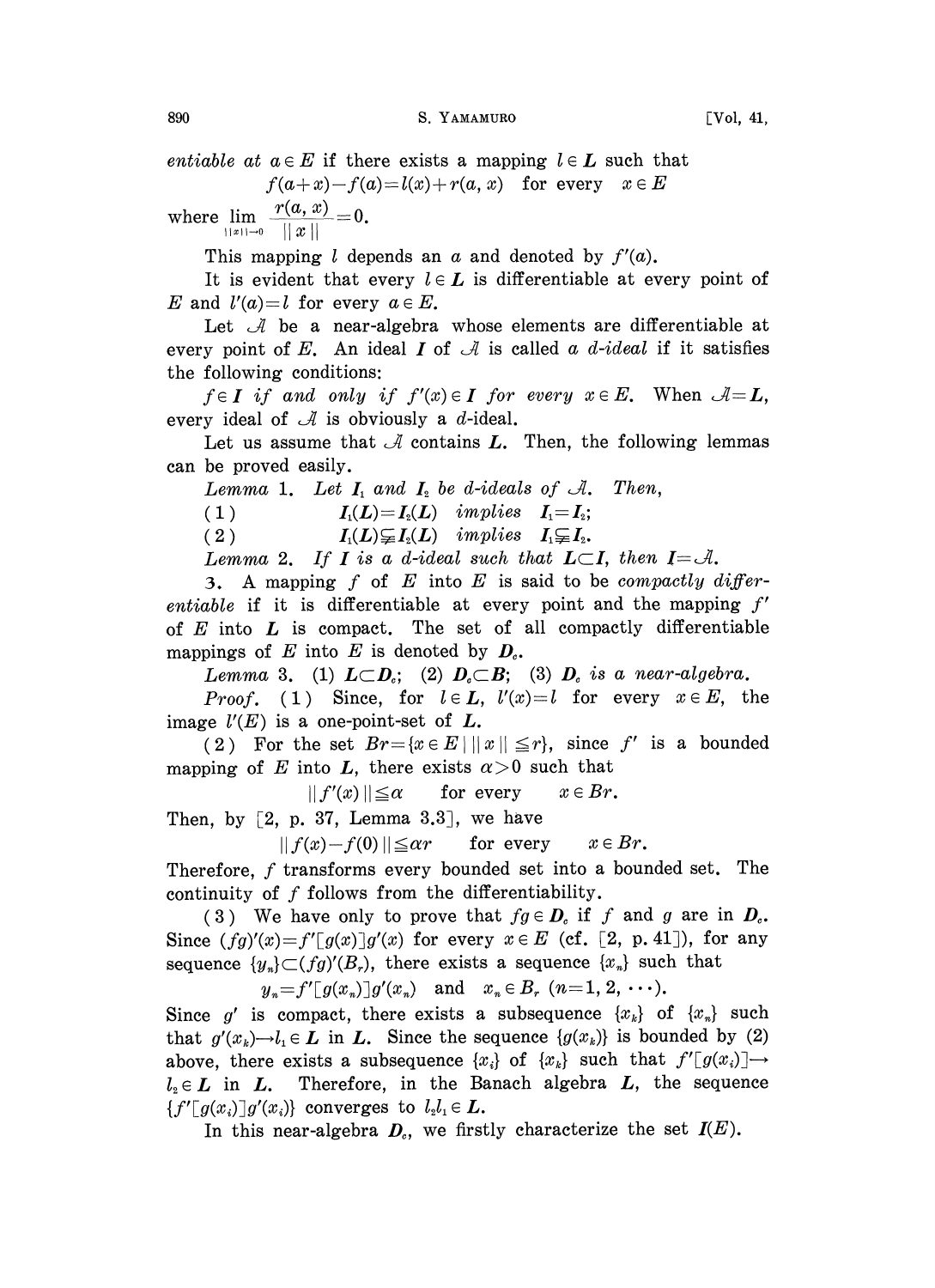Theorem 1. (1)  $I(E)$  is a d-ideal of  $D_i$ ;

(2) For any non-zero ideal I of  $D_c$ ,  $I(E) \subset I$ .

*Proof.* (1) Since  $C'_a(x)=0$  for every  $x \in E$ ,  $I(E) \subset D_c$ . Moreover, since

 $\alpha C_a + \beta C_b = C_{\alpha a + \beta b}$  and  $C_a f = C_a$  for every  $+ \beta C_b = C_{\alpha a+\beta b}$  and  $C_a f = C_a$  for every  $f \in D_c$ ,<br>viously an ideal of  $D_c$ . Therefore, we have only t<br>is a d-ideal.  $I\!\!I(E)$  is obviously an ideal of  $D_c$ . Therefore, we have only to prove that  $I(E)$  is a d-ideal.

(i) If  $f \in I(E)$ , then  $f'(x)=0 \in I(E)$  for every  $x \in E$ .

(ii) If  $f'(x) \in I(E)$  for every  $x \in E$ , then  $f'(x)=0$  for every  $x \in E$ . In fact, if  $f'(a) \neq 0$ , for an element b such that  $f'(a)(b) \neq 0$ , we have  $f'(a)(b) \neq f'(a)(2b)$ , which means that  $f'(a) \notin I(E)$ . Therefore,  $f \in I(E)$ .

(2) Let  $f \in I$  be an arbitrary non-zero element. Then,  $C_{\alpha} =$  $C_a f \in I$  for every  $a \in E$ , i.e.,  $I(E) \subset I$ .

Secondly, we characterize the set  $I(C) = C \cap D<sub>c</sub>$  of all compact mappings which are compactly differentiable at every point.

Theorem 3. (1)  $I(C)$  is a proper d-ideal of  $D_c$ ;

(2) For any d-ideal I of  $D_c$ , if  $CL \subset I$ , then  $I(C) \subset I$ . When E is <sup>a</sup> separable Hilbert space,

(3) For any proper d-ideal I of  $D_c$ , we have  $I\subset I(C)$ .

*Proof.* (1) Since C and  $D_e$  are linear,  $I(C)$  is obviously linear. Assume that  $f \in I(C)$  and  $g \in D<sub>c</sub>$ . By Lemma 3, fg and gf belong to  $D<sub>c</sub>$ . Moreover, for a bounded set B,  $g(B)$  is bounded by Lemma 3 and  $f(B)$  is contained in a compact set. Therefore,  $f[g(B)]$  and  $g[f(B)]$  are contained in compact sets, which means that fg and gf belong to  $I(C)$ . Finally, we prove that  $I(C)$  is a d-ideal. If  $f \in I(C)$ , then  $f'(x) \in L$  is compact and continuous for every  $x \in E$ (cf. [2, p. 51, Theorem 4.7]), which means that  $f'(x) \in I(C)$  for every  $x \in E$ . Conversely, if  $f'(x) \in I(C)$  for every  $x \in E$ , then by [2, p. 51, Theorem 4.8], we have  $f \in I(C)$ .

(2) For any  $f \in I(C)$ ,  $f'(x) \in CL$  for every  $x \in E$ , hence it follows that  $f'(x) \in I$  for every  $x \in E$ . Since I is a d-ideal,  $f \in I$ .

(3) Let I be a proper d-ideal of  $D_c$ .  $I(L)=I\cap L$  is an ideal of L. Then, as Calkin has proved in [1], we have either  $I(L)=L$ or  $I(L)\subset CL$ . If  $I(L)=L$ , then  $L\subset I$ . By Lemma 2, we have  $I=D<sub>c</sub>$ , which shows that I is not proper. If  $I(L)\subset CL$ , then  $I \cap L \subset CL = C \cap L = I(C) \cap L$ .

Therefore, by Lemma 1, we have  $I\subset I(C)$ .

## References

[1] J. W. Calkin: Two-sided ideals and congruences in the ring of bounded operators in Hilbert spaces. Ann. of Math., 42, 839-873 (1941).